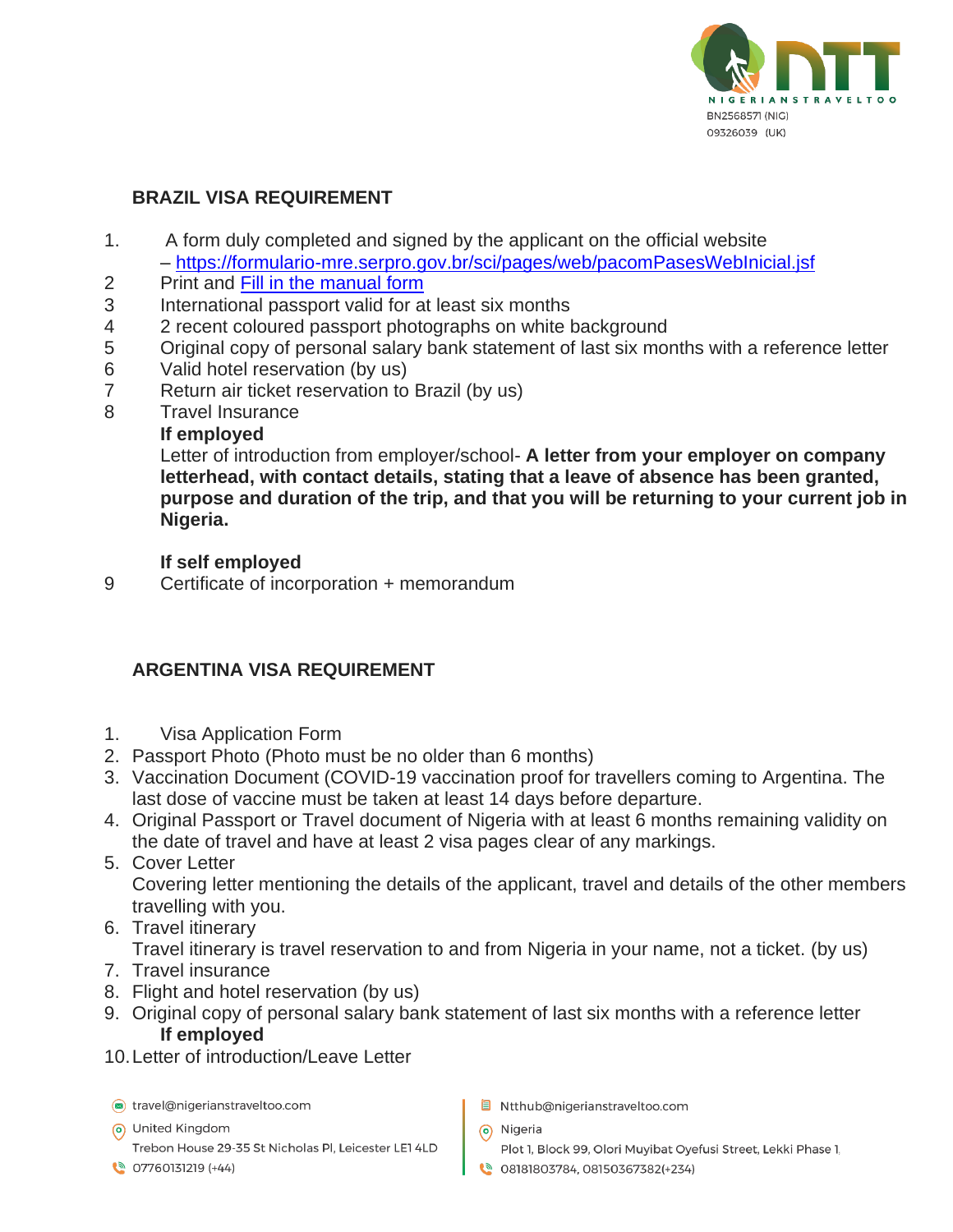A letter from your employer on company letterhead, with contact details, stating that a leave of absence has been granted, purpose and duration of the trip, and that you will be returning to your current job in Nigeria.

#### **If Self employed**

Certificate of incorporation + memorandum

#### **NAMIBIA VISA REQUIREMENT**

- 1. Completed Visa Application form original and duplicate.
- 2 Two (2) recent colour passport photograph; clear background (size: 45mm x 35mm).
- 3 International Passport with at least 6 months validity from the date of entry and at least (four) or more blank pages.
- 2. 6 months bank statement
- 3. Proof of employment/letter of introduction (if employed)
- 4. If in business CAC registration
- 5. Travel Insurance.

# **JAMAICA VISA REQUIREMENT**

- 1. Application form
- 2. Passport photograph
- 3. Passport and biodata page photocopy
- 4. Proof of address (e.g., a bill)
- 5. If employed letter from work and personal bank statements (6 months) minimum closing balance 1.5M
- 6. If self-employed (CAC+ memorandum and 6 months company bank statement
- 7 If unemployed (letter of sponsorship, bank statements for sponsor and passport data page of sponsor)
- 8. If applying with spouse marriage certificate
- 9. If applying with children birth certificate

## **SCHENGEN VISA**

- 1. **Passport.** With a validity of at least 3 months after the intended date of departure from the territory of the Schengen Territory
- 2. **Two color photographs**. The photographs must have been taken within the last six months and must measure 3,5 cm x 4,5 cm with the head centered in the frame.
- 3. **A photocopy of passport data page and all pages of the passport with visas**.
- 4. **Two Schengen Visa Application Forms, one in Spanish and one in English.** Both forms must be legible and must be signed by the applicant. Forms of applicants under 18 years old must be signed by both parents.
- 5. **Travel Medical Insurance (**to be provided by us)
- 6. **Flight Booking** (to be provided by us)
- 7. **Accommodation.** (to be provided by us)
- 8 **Proof of your travel plans as a tourist** (to be provided by us)

travel@nigerianstraveltoo.com

(a) United Kingdom

Trebon House 29-35 St Nicholas Pl, Leicester LE1 4LD

 $\binom{8}{3}$  07760131219 (+44)

- B Ntthub@nigerianstraveltoo.com
- (b) Nigeria
	- Plot 1, Block 99, Olori Muyibat Oyefusi Street, Lekki Phase 1,
- 08181803784, 08150367382(+234)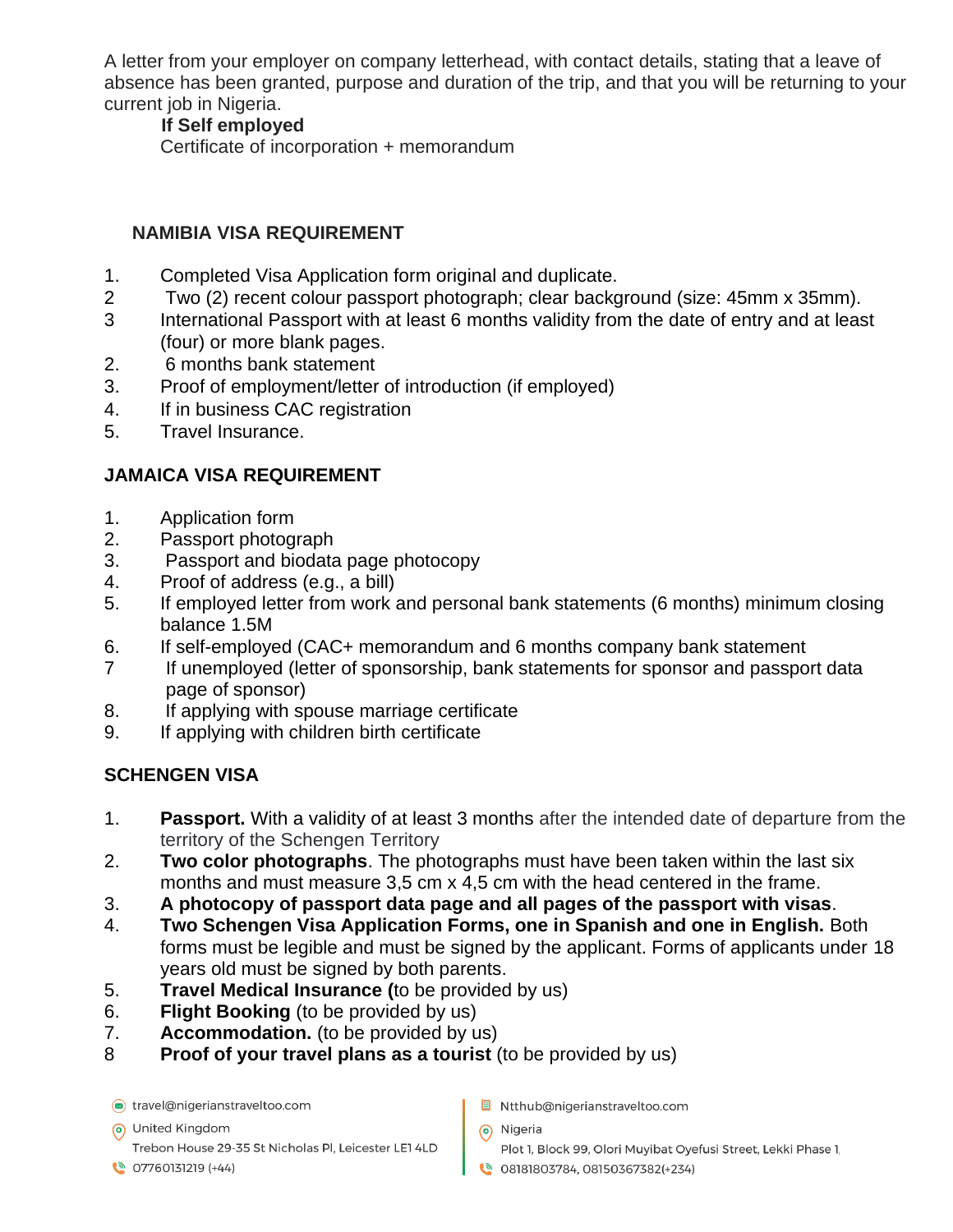- 9. **Original Registry Marriage (if married ) or/ and Birth Certificate (if travelling with children)**
- 10. **An Introductory Letter** (provided by us)
- 11. **Proof of Income** 6 months personal bank statement where your salary goes in if employed or 6 months personal and company bank statements if self employed.
- 12 If employee: Letter of Appointment, Leave Letter, and Salary Slips of the last 6 month
- 13 If retired: Proof of Retirement, Bank Statement of the last 6 months where your pension comes in, Bank Statements of other accounts.
- 14 If you are a businessman/businesswoman: All original documents relating to the Company (Certificate of Incorporation or Registration, Memorandum of Articles of Association)
- 16. **Payment of visa fee**. Applicants shall pay a visa fee that shall be revised regularly in order to reflect the administrative costs.

# **SRI LANKA**

E-visa application to be done by us on your behalf.

Screening questions and where applicable we may request your proof of income (bank statement) or proof of source of income (business or employment)

## **MALDIVES**

VISA FREE

## **JORDAN**

MANIFEST VISA- which means visa is included in your packages based on minimum of 5 travelling on the same flight.

## **EQYPT MANIFEST VISA**

MANIFEST VISA- which means visa is included in your packages based on minimum of 5 travelling on the same flight.

# **ZAMBIA & ZIMBABWE E-VISA**

E-visa application to be done by us on your behalf. Screening questions and where applicable we may request your proof of income (bank statement) or proof of source of income (business or employment)

# **JAPAN VISA REQUIREMENT**

travel@nigerianstraveltoo.com

(a) United Kingdom Trebon House 29-35 St Nicholas Pl, Leicester LE1 4LD

 $\circ$  07760131219 (+44)

- B Ntthub@nigerianstraveltoo.com
- (b) Nigeria
	- Plot 1, Block 99, Olori Muyibat Oyefusi Street, Lekki Phase 1,
- 08181803784, 08150367382(+234)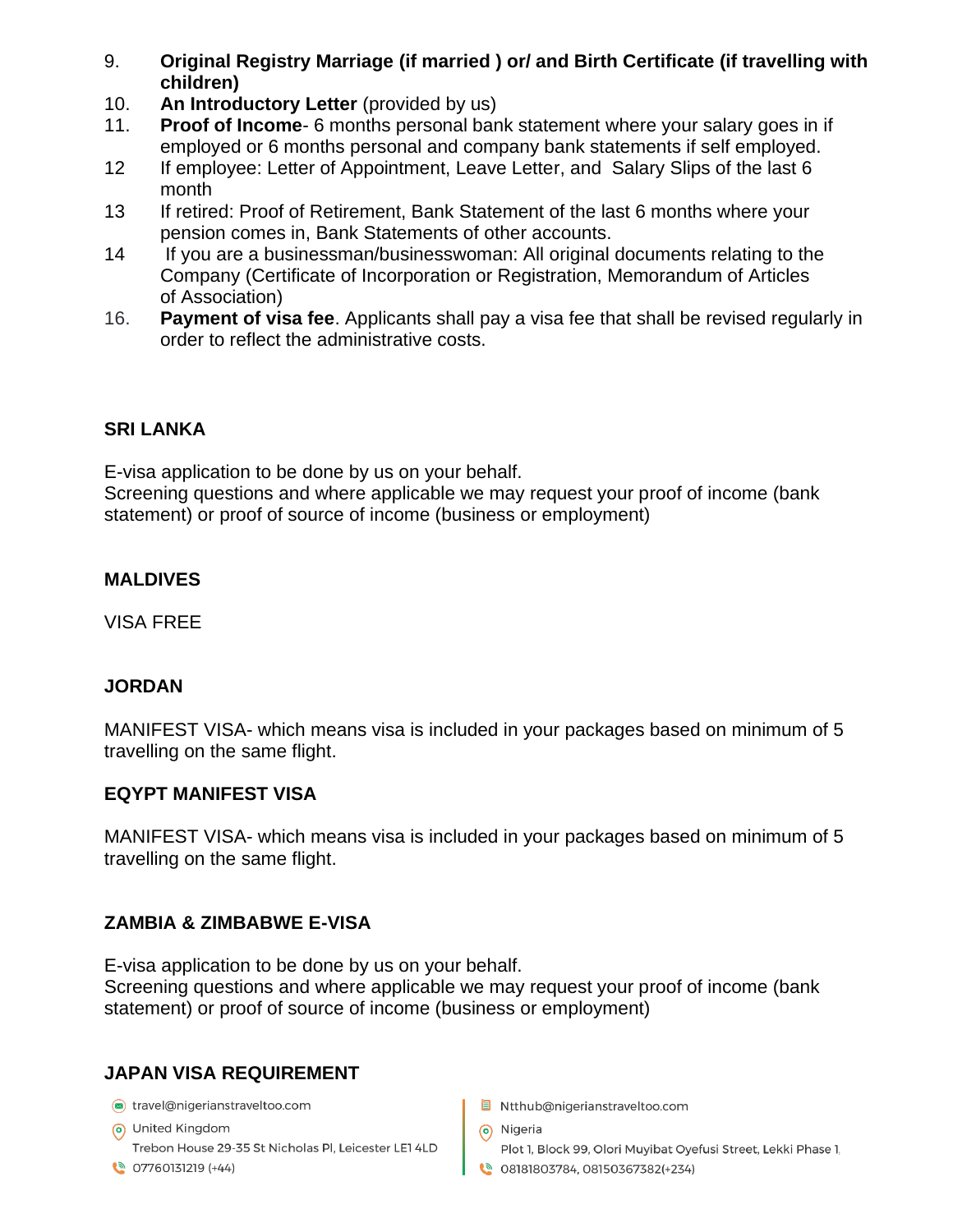- 1 **Passport**. A valid international Passport.
- 2 **Japan visa application**. You need to fill correctly a Japan visa application for Nigerian citizens – [\(Japan Application Form For Nigeria\)](https://www.visapaper.com/blog/wp-content/uploads/2019/09/Japan-Visa-Application-For-Nigeria.pdf).
- 3 **Photo.** Submit a recent passport photograph of you (45mm × 45mm).
- 4 **Flight reservation.** (to be provided by us)
- 5 **Hotel reservation.** (to be provided by us)
- 6 **Bank statement**. Your personal bank statement for the last 3 months is essential.
- 7 **Tourist Voucher**. (to be provided by us)
- 8 **Employment details**. You need to provide documents to prove your employment status e.g. letter of employment, confirmation of appointment, promotion letter, etc.
- 9 **Reference Letter**. An Introduction letter from employer detailing your position, salary, and purpose of travel.
- 10 All original documents relating to the Company (Certificate of Incorporation or Registration, Memorandum of Articles of Association)
- **11 Itinerary (**to be provided by us)

# **SOUTH KOREA VISA REQUIREMENT**

- 1. Valid passport (passport must be valid for more than six months at the time of application submission)
- 2. A copy of the biographic data page of the applicant's passport
- 3. Completed visa application form (please fill out the entire form completely. failure of filling up may result in rejection)
- 4. One passport photo (size 2" x 2", color) must be attached on the form (next to the section 1.1 , please use glue stick or scotch tape only)
- 5. Documents proving financial ability
	- o Personal bank statement (Including at least recent three months 'transaction and issued within 14 days at the time of application submission )
	- o Credit card (Master card, Visa card, etc), car registration, etc
- 6. Flight booking and hotel reservation (to be provided by us)
- 7. Photocopy of National ID card

## **INDONESIA VISA REQUIREMENT**

- 1. Passport photograph. (2) with white background
- 2. Passport copy page
- 3. Letter of introduction from employer, stating you are gainfully employed and undertaken that you're returning to the company after your visit.

Letter of Introduction Addressed to

The consular General

Embassy of The Republic of Indonesia In Abuja

#### 10, Katsina Ala Crescent,

## Maitama District, Abuja,

#### FCT, Nigeria

travel@nigerianstraveltoo.com

- 6 United Kingdom Trebon House 29-35 St Nicholas Pl, Leicester LE1 4LD
- $\binom{18}{5}$  07760131219 (+44)
- B Ntthub@nigerianstraveltoo.com
- (o) Nigeria
	- Plot 1, Block 99, Olori Muyibat Oyefusi Street, Lekki Phase 1,
- 08181803784, 08150367382(+234)